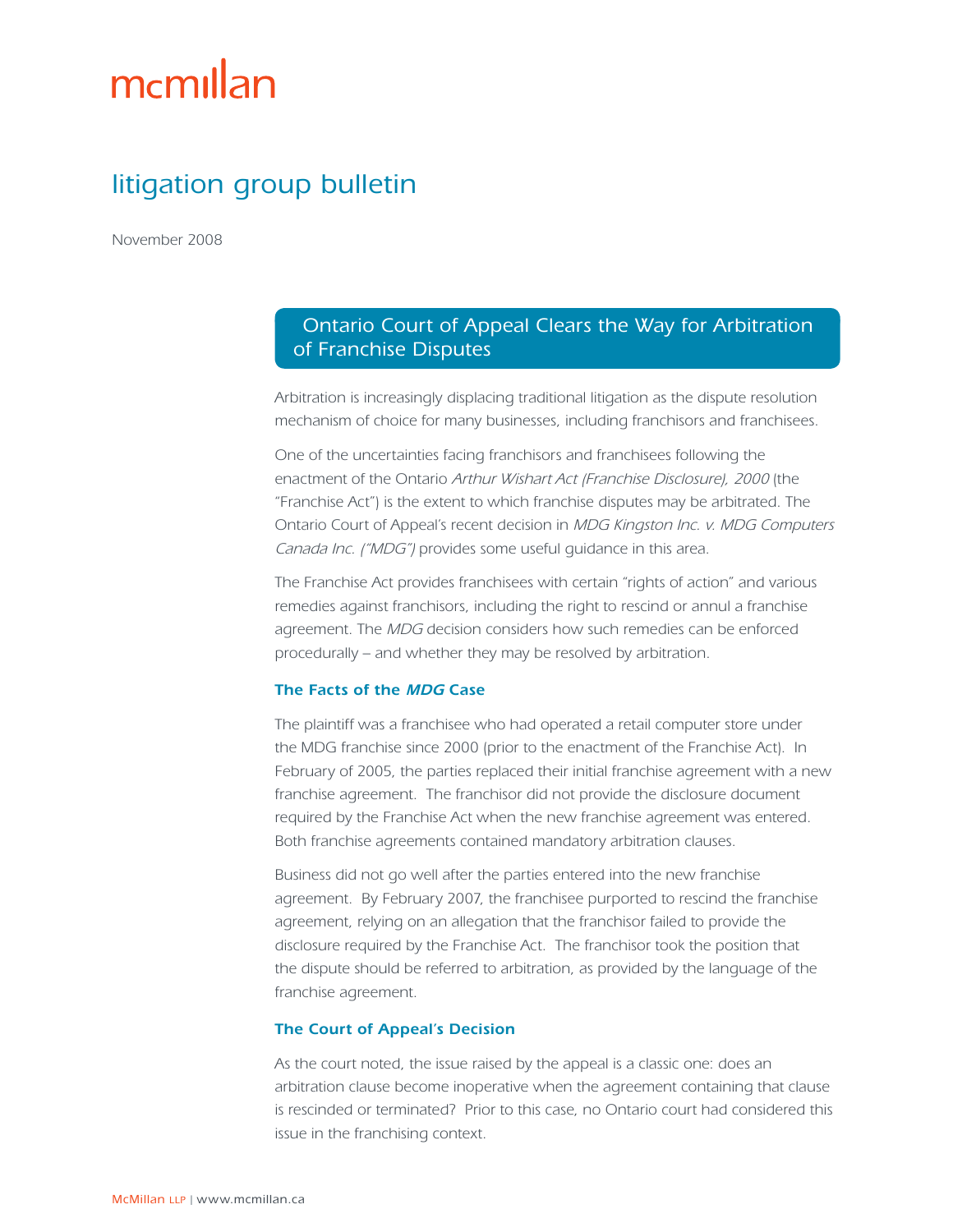# litigation

The Court of Appeal analyzed the relevant provisions of both the Ontario Arbitration Act, 1991 (the "Arbitration Act") and the Franchise Act, as well as the arbitration clause in the franchise agreement itself, in addressing this question.

The court noted that s. 7 of the Arbitration Act requires it to stay all actions in favour of arbitration, subject only to certain exceptions (ss. 7(2) permits the court to refuse a stay in certain circumstances, such as where the arbitration agreement is "invalid"). The court also noted that s. 17 of the Arbitration Act gives arbitrators the authority to rule on their own jurisdiction and whether an arbitration clause survives termination of the main agreement in which it is found.

The court then made the following observations:

- The franchisee was not alleging fraud or that the franchise agreement was void from the very beginning. It concluded, therefore, that the franchise agreement was not "invalid";
- The rescission remedy provided for in the Franchise Act would not, if granted, make the franchise agreement "invalid" from the very beginning;
- Nothing in the Franchise Act suggested that an arbitration clause in a franchise agreement could not survive rescission of the rest of the agreement; and finally,
- The Franchise Act does not limit or restrict the right of parties to agree to resolve disputes by arbitration (instead of in court).

The court found that the arbitration clause was not "invalid" simply because the franchise agreement might ultimately be rescinded for want of proper disclosure. The court therefore stayed the action in favour of arbitration. According to the Court of Appeal's decision, arbitration is the proper forum for determining both the limits of the arbitrator's jurisdiction, and the merits of the franchisee's claim for rescission.

The *MDG* case stands for the proposition that the normal rules regarding arbitration clauses apply, even in disputes between parties under the Franchise Act. The decision also confirms a continuing judicial trend to endorse the use of alternate dispute resolution mechanisms.

"A version of this bulletin will appear in the December 5, 2008 issue of The Lawyers Weekly, published by LexisNexis Canada Inc."

#### Written by Brad Hanna and Myriam Seers

#### A Cautionary Note

The foregoing provides only an overview. Readers are cautioned against making any decisions based on this material alone. Rather, a qualified lawyer should be consulted.